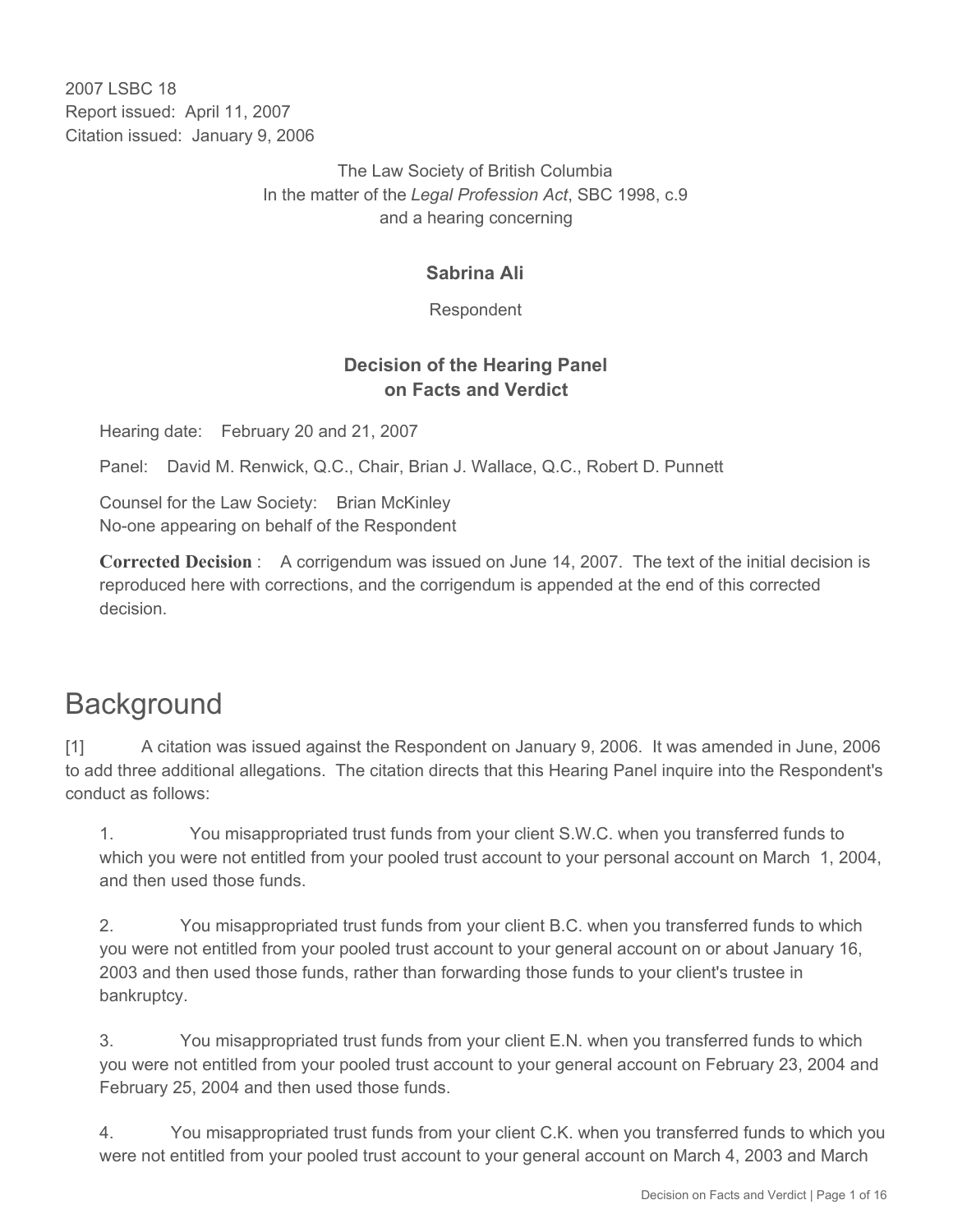19, 2003, and then used those funds.

5. You misappropriated client trust funds between January 2002 and February 2003 when you withdrew funds from your pooled trust account for your personal use through the use of a personal float trust ledger account, when the personal float trust ledger account did not hold sufficient funds.

6. You misappropriated trust funds from your client R.R. by depositing trust funds to which you were not entitled into your general account on January 14, 2002, and then used those funds.

7. You failed to pay several practice debts in a timely fashion contrary to Chapter 2, Rule 2 of the *Professional Conduct Handbook*.

8. Having collected funds from clients for federal goods and services tax (GST), you failed to hold and remit those funds.

9. You failed to remit payroll withholding funds on behalf of your employee to the federal government.

10. You failed to maintain your books, records and accounts in accordance with Part 3, Division 7 of the Law Society Rules. In particular, you:

(a) Deposited funds which should have been deposited to your trust account to your general account, contrary to Rule 3-51(1);

(b) Failed to maintain sufficient trust funds on deposit in each pooled trust account to meet your obligations with respect to funds held in trust for clients, contrary to Rule 3-55;

(c) Withdrew trust funds when there were insufficient funds held to the credit of the client on whose behalf the funds were withdrawn, contrary to Rule 3-56(1.2);

(d) Withdrew trust funds for fees when you had not first prepared a bill for those fees, contrary to Rule 3-57(2);

(e) Failed to maintain trust account records as required by Rule 3-60, and in particular failed to maintain a trust ledger or other suitable system showing separately for each client all trust funds received and disbursed, and the unexpended balance;

(f) Failed to record general funds received and disbursed, and revenues and applicable PST and GST, contrary to Rule 3-59;

(g) Failed to maintain an adequate accounts receivable ledger or other suitable system, contrary to Rule 3-61(1)(b);

(h) Failed to record each general account transaction within 30 days, contrary to Rule 3-63 (1)(b); and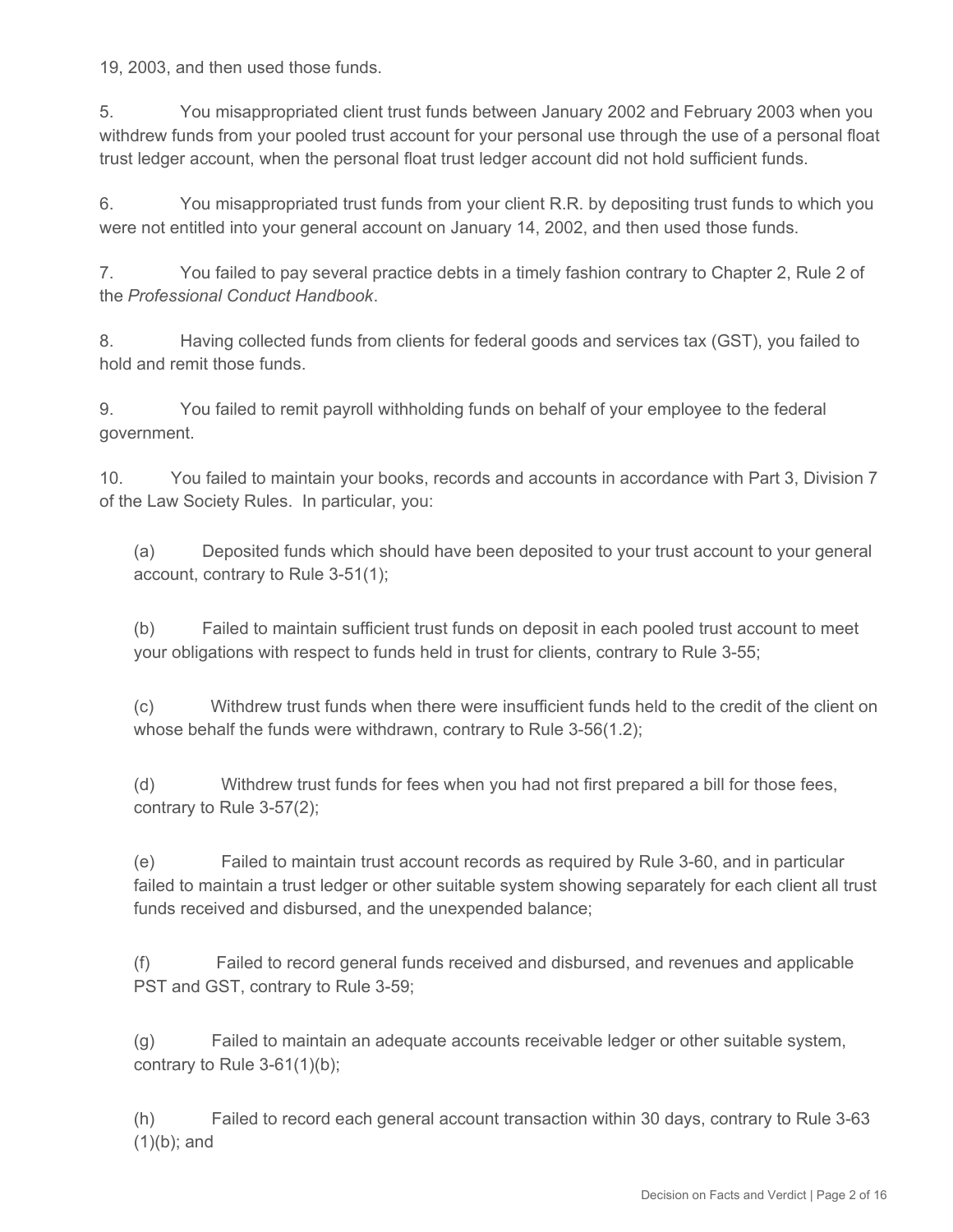(i) Failed to immediately pay sufficient funds into your trust account to eliminate trust shortages, contrary to Rule 3-66(1).

11. You failed to respond promptly or at all to the following communications from the Law Society: letters dated February 9, February 24, and March 7, 2006, contrary to Chapter 13, Rule 3 of the *Professional Conduct Handbook*.

12. When you became aware in January 2005 of a default judgment filed against you in September 2004 by Loren and Company, you failed to satisfy the judgment against you within seven days and then failed to immediately notify the Executive Director in writing of your proposal for satisfying the judgment, contrary to Rule 3-44 of the Law Society Rules.

13. You failed to meet your professional financial obligations when you failed to pay a practice debt owed to Julia Ding and Co. when called upon to do so, contrary to Chapter 2, Rule 2 of the *Professional Conduct Handbook*.

[2] The matter was set for hearing on September 12th to 14th, 2006. At a pre-hearing conference on August 31, 2006, the Respondent sought and was granted an adjournment to February 20 th to 22nd, 2007. The Respondent's then counsel subsequently withdrew.

[3] The Respondent failed to appear on February 20, 2007. Service of the citation having been proven, the hearing proceeded in her absence.

[4] The Respondent was called to the Bar in September, 1997. In 2003, the Respondent was practising as a sole practitioner out of her home on Victoria Drive in Vancouver, and from a shared office on Nelson Street. As a result of concerns raised by her Form 47 Audit Report for the period ending December 31, 2002, an audit was ordered under Rule 3-79 on October 30, 2003. Adrienne Fairburn, CGA (Certified General Accountant) and CFE (Certified Fraud Examiner) conducted the audit. Her first interim audit report dated January 28, 2004 determined that she was unable to conduct an audit of the Respondent's trust records as they were incomplete and inaccurate and her general account records were unreliable. The books and records required updating in order to complete the audit.

[5] Ms. Fairburn also found that the Respondent had failed to report and remit PST, GST and payroll deductions.

[6] On March 18, 2004 an investigation order pursuant to Rule 4-43 was issued, and Ms. Fairburn continued with her investigation.

[7] On March 23, 2004, the Respondent provided an undertaking to the Law Society in which she agreed to:

- (a) only engage in practice under the direct supervision of Kerry-Lynne Findlay, Q.C.;
- (b) dispose of any client monies held in trust by returning those funds to clients;
- (c) not open new trust accounts or general accounts;

(d) provide weekly statements on the general account to her Practice Supervisor and the Law Society upon request;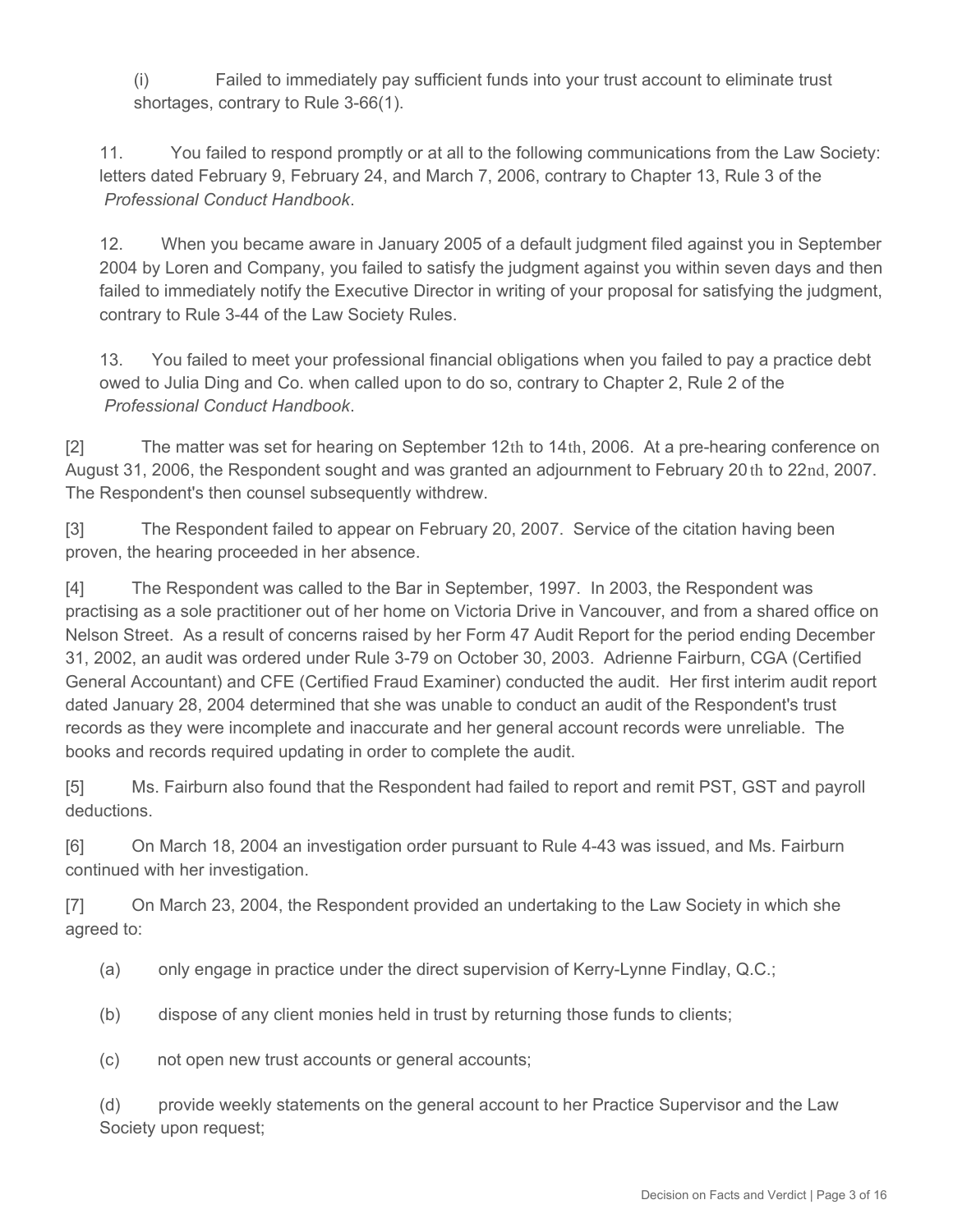(e) not accept retainers or new files;

(f) cooperate with the Law Society in the reconstruction of accounting records;

(g) cooperate with the Law Society in their conduct of the Rule 4-43 audit;

(h) enter into a Practice Supervision Agreement acceptable to the Law Society upon the request of the Law Society; and

(i) provide an executed copy of the undertaking to her Practice Supervisor.

[8] On March 24, 2004, the Respondent provided a further undertaking by deleting item (f) and replacing it with the following:

I undertake to bring my books, records and accounts up to date by April 26, 2004.

[9] Ms. Fairburn provided a second interim Audit Report on May 14, 2004. After reviewing the state of the Respondent's books, records and accounts, Ms. Fairburn concluded that she could still not complete the audit due to the incompleteness and inaccuracy of the records. She reconstructed the 2003 and 2004 trust cashbooks to allow her to analyze the trust accounts and to confirm and quantify previously identified trust shortages. Her second interim Audit Report described and documented client trust shortages that had occurred in 2003 and 2004, as well as trust shortages that had been allocated to the Respondent's personal trust ledger from January 2002 to February 2003.

[10] Ms. Fairburn continued to review the existing books and records and performed a reconstruction of the 2002 trust cashbook and reviewed account information pertaining to the Respondent's general and personal bank accounts. She provided a final Audit Report on January 17, 2005, which provided details of her findings regarding trust shortages that occurred in 2002, and some further findings related to the 2003 and 2004 trust shortages she had identified in the second interim Audit Report. She also provided an analysis of trust shortages and balances in the general bank account and in the Respondent's personal bank account.

# Facts

[11] Our findings with respect to the facts related to each count are as follows.

# **Count 1**

[12] The Respondent had an ongoing retainer with this client. On January 12, 2004, she issued an account to the client that allowed her to remove some funds from trust, leaving an outstanding amount owing of \$115.86. She sent the statement of account with a letter requesting payment of that amount, plus a further retainer of \$200.

[13] The client sent a cheque for \$315.86 to the Respondent. The Respondent deposited the cheque into her trust account on March 1, 2004. The client, S.W.C., testified that it was understood that the trust funds would only be used if a bill was rendered.

[14] On March 1, 2004, the Respondent wrote a trust cheque for \$315.86 and deposited the cheque into her personal account. The sum of \$115.86 related to the outstanding account. No account was rendered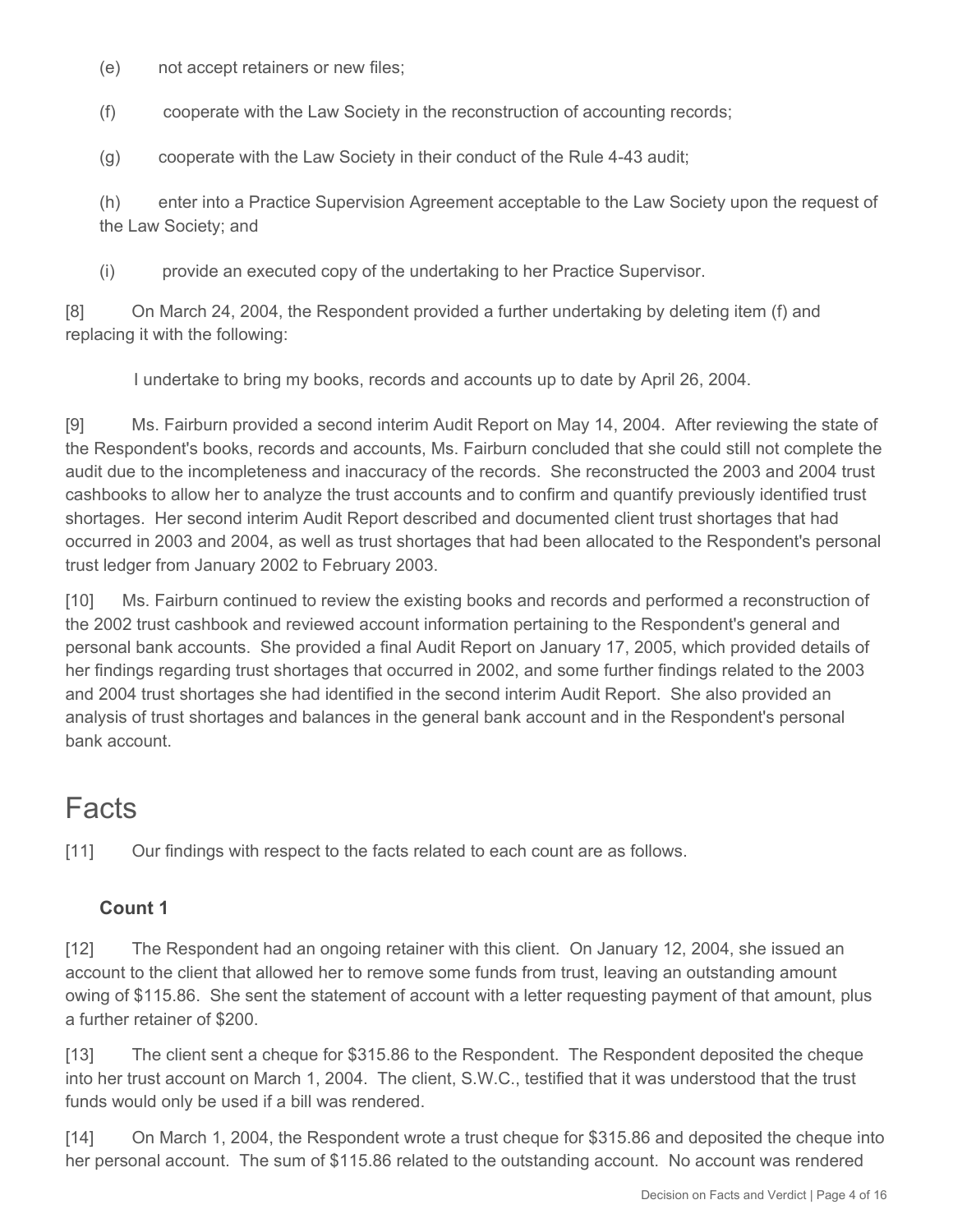for the \$200 taken in addition to the balance due.

[15] The Respondent's personal bank account was in a slightly (\$0.21) negative balance on March 1, 2004, and account records show that, by March 4, 2004, the account was down to a balance of \$8.71, indicating that the Respondent used the funds for other purposes. The Respondent subsequently informed the client that she would no longer act and, on March 22, 2004, wrote a trust cheque in the amount of \$200 to the client and thereby returned the retainer to the client and terminated the relationship. On March 24, 2004, she deposited \$200 to the trust account to cover the trust cheque.

[16] The explanation provided by the Respondent through her counsel, in a letter dated June 15, 2005, was that " Since she previously billed the client from time to time, when the cheque for \$315.86 was received, she assumed that it was payment of an account and therefore, placed the monies in trust and then took all as payment for fees and disbursements." Then realizing that \$200 was to be paid as a retainer, the Respondent placed these funds herself in trust. She subsequently closed the trust account and returned the retainer to the client.

#### **Count 2**

[17] The Respondent collected \$5,000 in settlement funds for her client. Those funds were deposited into her trust account to the credit of the client on January 13, 2003. She issued a statement of account on January 16, 2003, for \$2,500 in fees plus disbursements totaling \$3,212.83. As the client was bankrupt, the balance of the funds should have been paid directly from trust to the client's trustee in bankruptcy, BDO Dunwoody. The Respondent transferred the entire \$5,000 from trust to her general account with a trust cheque on January 16, 2003. The Respondent issued a cheque for the balance owing from her general account to BDO Dunwoody in January and again in February of 2003, but neither cheque cleared due to insufficient funds.

[18] The Respondent issued another general cheque for \$1,787.17 to BDO Dunwoody on February 27, 2004, but did not mail it until the last week of April, 2004. BDO Dunwoody was not able to cash that cheque in May 2004 due to insufficient funds in the Respondent's account. They finally obtained a certified cheque from the Respondent for the full amount on October 4, 2004. The explanation from the Respondent's counsel respecting the long delay from February, 2003 to October 4, 2004 is that the Respondent thought her second cheque of February, 2003 had cleared and the trustee explained that they had archived the file without realizing that the second cheque had not cleared. The fact that the second cheque did not clear only became apparent at the time of Ms. Fairburn's review in 2004.

[19] From a review of the general account statements, it is clear that the Respondent did not retain sufficient funds on deposit in her general account to replace the funds that should have been sent directly to BDO Dunwoody from her trust account.

[20] In the response from the Respondent provided by her counsel, she has admitted the facts surrounding the transactions, but has not admitted any intention to misappropriate the funds. She did not provide any explanation for why she transferred all of the funds to her general account in the first place. In response to further inquiries about what authority the Respondent considered she had to transfer those funds from trust, her counsel replied in a letter dated August 8, 2005, " ... in case I have not made it clear, there was no authority for the transfers and these were a mistake on Ms. Ali's part."

# **Count 3**

[21] The Respondent received a \$500 retainer from her client E. N. and deposited those funds into her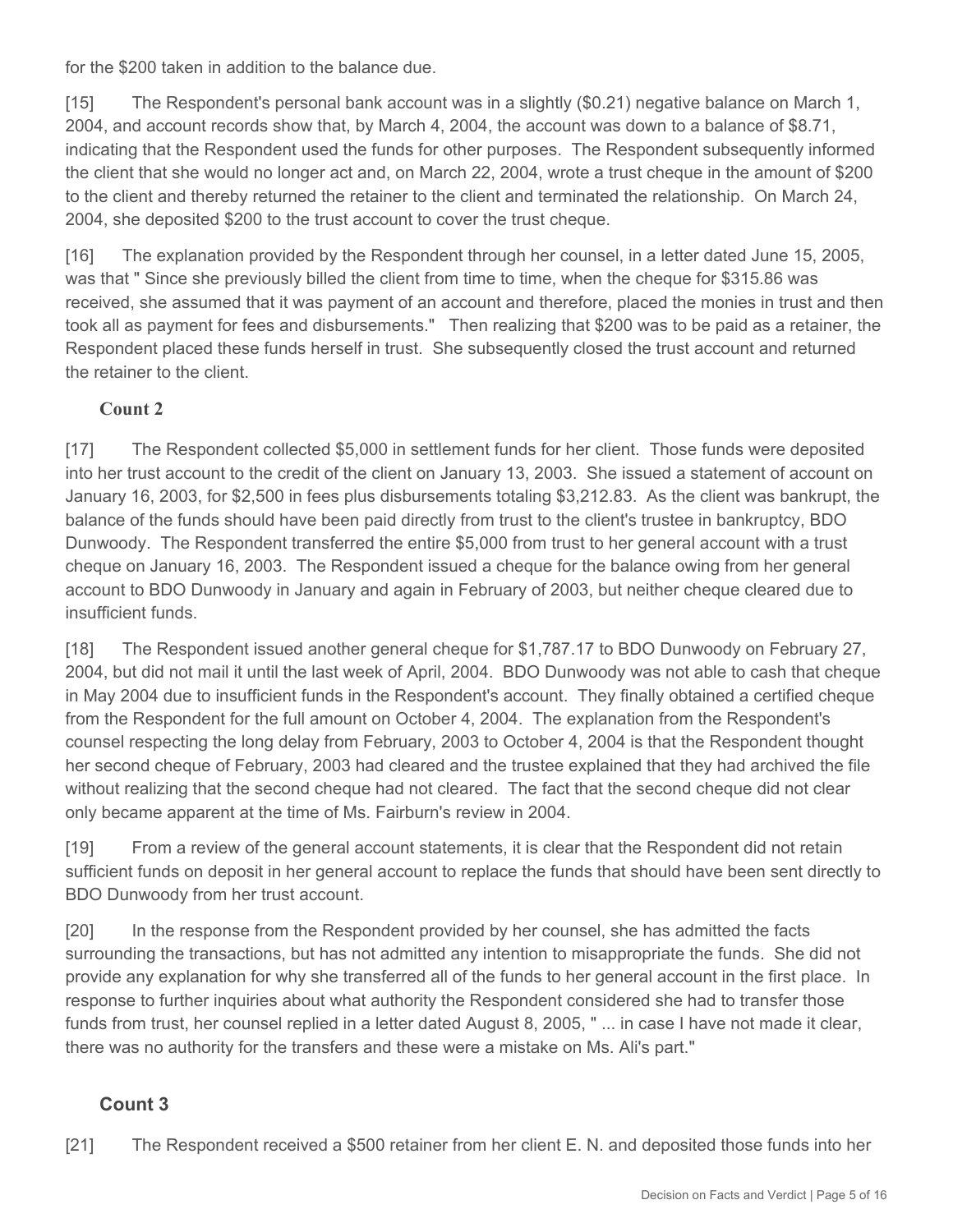trust account in March 2003. She did not do any work for the client. The client requested the return of the retainer in February of 2004.

[22] The Respondent first paid out \$300 of the retainer from trust. A trust cheque was deposited into her general account on February 18, 2004, but the deposit was reversed on February 20, 2004, and the \$300 was then transferred from trust to general on February 23, 2004.

[23] The Respondent made a second payment from trust to general with a trust cheque she deposited on February 25, 2004. The Respondent then wrote a cheque to the client from her general account dated March 12, 2004, and provided it to the client on that day. It was negotiated by the client, and it cleared the Respondent's general account on March 26, 2004.

[24] The retainer should have been returned directly from trust to the client. It was not. It was placed in the general account without authority, and the Respondent had the use of those funds for one month. During that month, the general account balance was in a constant state of overdraft. The Respondent did not always have the funds available during that month to provide the client with the funds on demand.

[25] The Respondent responded to a query from the auditor about why she deposited the funds into trust in an e-mail dated May 4, 2004: " This was a mistake on my part. I would have transferred the amount back to trust, but by the time I realized it, I was not to operate a trust account."

[26] It should be noted that the Respondent provided her undertaking to the Law Society to return client trust funds and not to open new trust accounts on March 23, 2004.

[27] The Respondent, through her counsel, provided a further comment: " She transferred the funds from trust to general in order to issue a general cheque. She acknowledges it would have been simpler to simply issue a cheque from trust marked "retainer returned' but denies any intent to make use of the funds personally."

[28] When questioned by Law Society staff as to what authority the Respondent considered she was acting on when she transferred the funds from trust on this file, her counsel replied with respect to this file as noted above with respect to Count 3 in a letter dated August 8, 2005, " ...in case I have not made it clear, there was no authority for the transfers and these were a mistake on Ms. Ali's part."

#### **Count 4**

[29] The Respondent was retained to assist this client with family support issues. She requested a retainer of \$2,000. On February 28, 2003, the client provided the Respondent with \$1,216.82, which was deposited into trust to the benefit of this client.

[30] On March 3, 2003, the Respondent issued a statement of account for \$745.19 for fees and disbursements, and, on the same day, a trust cheque in that amount was issued and then deposited into the general account.

[31] Without issuing a statement of account, on March 4, 2003, the Respondent removed the balance of funds held in trust for this client with a trust cheque in the amount of \$471.63. The trust cheque was deposited into the general account.

[32] On March 11, 2003, the client provided a further \$783.18, which was deposited into trust to the benefit of this client. On March 14, 2003, the Respondent issued a statement of account for \$571.92 and, on the same day, issued a trust cheque in that amount and deposited it into her general account.

[33] Without issuing a statement of account, on March 19, 2003, the Respondent removed the balance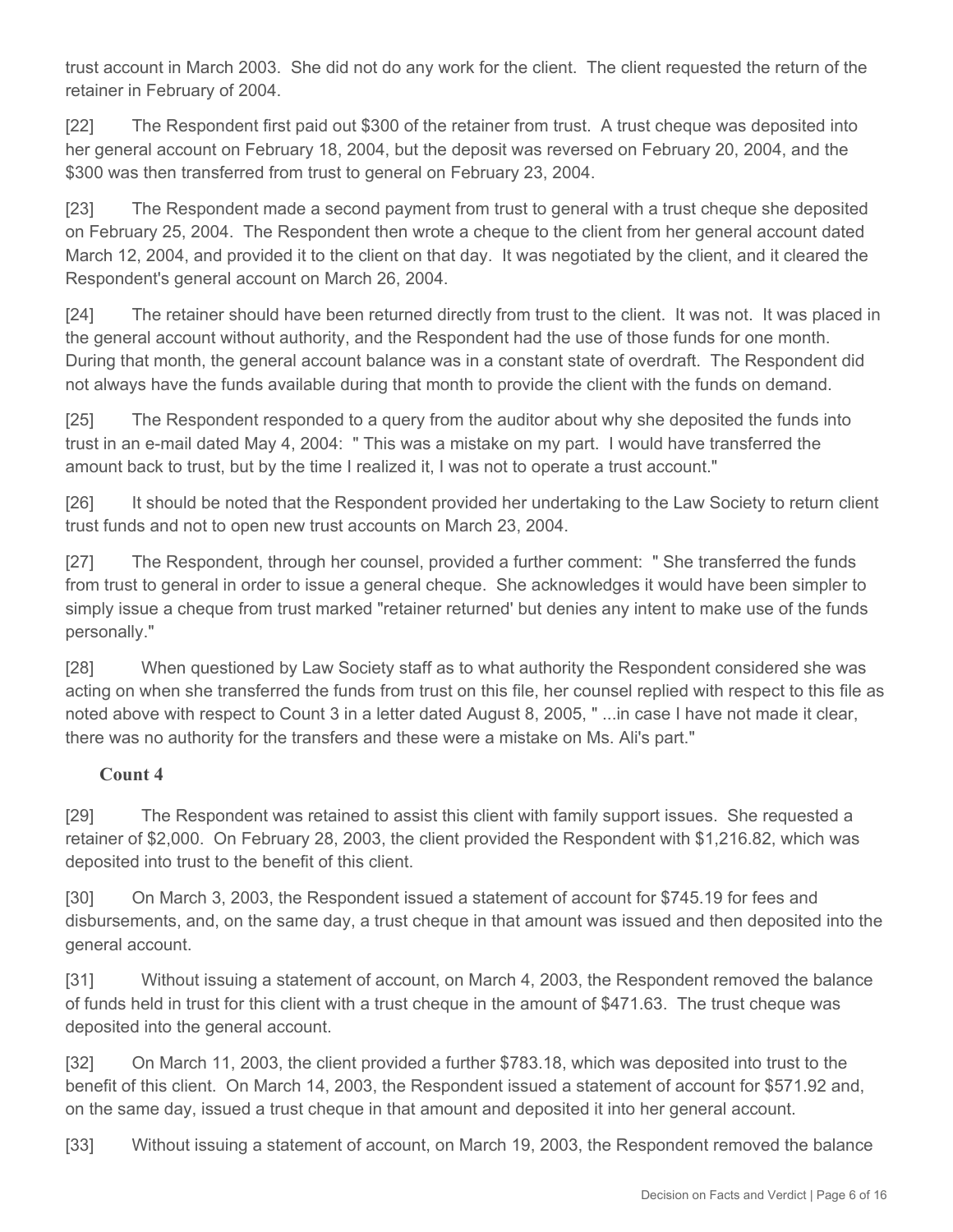of funds held in trust for this client with a trust cheque in the amount of \$211.26 and deposited those funds into her general account.

[34] The general account was in an overdraft position at the time of both transactions, and the funds were used by the Respondent after they were transferred into that account.

[35] In response to questions about these transactions, the Respondent's counsel stated in her letter of June 15, 2005, " Ms. Ali cannot locate the accounts in support of these transactions. ... She simply cannot say how it was that she came to remove the funds from trust."

### **Count 5**

[36] The Respondent maintained a trust float within her pooled trust account that she titled " Personal" on her monthly trust reconciliation list. The personal float was overdrawn on five occasions between January 2002 and February 2003.

[37] Bank fees were charged to this account, and the Respondent took personal draws from it. On November 1, 2002, when the balance in the personal float ledger account was \$43.19, the Respondent issued a trust cheque, payable to herself, for \$319.81 and deposited those funds into her general account, thereby overdrawing her personal float account by \$276.62. The resultant trust shortage continued until March 31, 2003, when a general cheque for \$500.94 was deposited into trust and used to repay overdrafts in the personal float ledger and in two other individual client trust accounts.

[38] The Respondent did not provide a substantive response to the issues raised regarding the personal float account.

# **Count 6**

[39] This client retained the Respondent in January 2002. He provided her with a requested \$1,000 retainer by cheque dated January 14, 2002. The Respondent issued a receipt marked " For: Retainer" on that date. On January 15, 2002, the Respondent deposited the cheque into her general account and then used those funds.

[40] In March and April 2002, the Respondent issued three statements of account totalling \$1,064.88 and from April 1 to 16, 2002, she issued four trust cheques that totalled \$1,000 and deposited those funds into her general account, thereby creating a trust shortage of \$1,000 on April 16, 2002.

[41] The Respondent's counsel responded to this allegation by letter of June 15, 2006, as follows:

On this file, Ms. Ali mistakenly deposited the \$1,000 retainer into her general account instead of her trust account. ... Since Ms. Ali did not prepare ledgers and keep them up to date properly, she did not realize that the funds had been put into her general account. Accordingly, she then rendered statements of account and moved money from trust to general in order to pay those accounts, thereby creating the trust shortage.

# **Count 7**

[42] In the course of the audit, the Respondent revealed that she had several practice debts that had not been paid for some time. As of December 31, 2004, most of the debts were several months in arrears. The total practice debts as of December 31, 2004 totalled \$9,790.86. Seven of the unpaid practice debts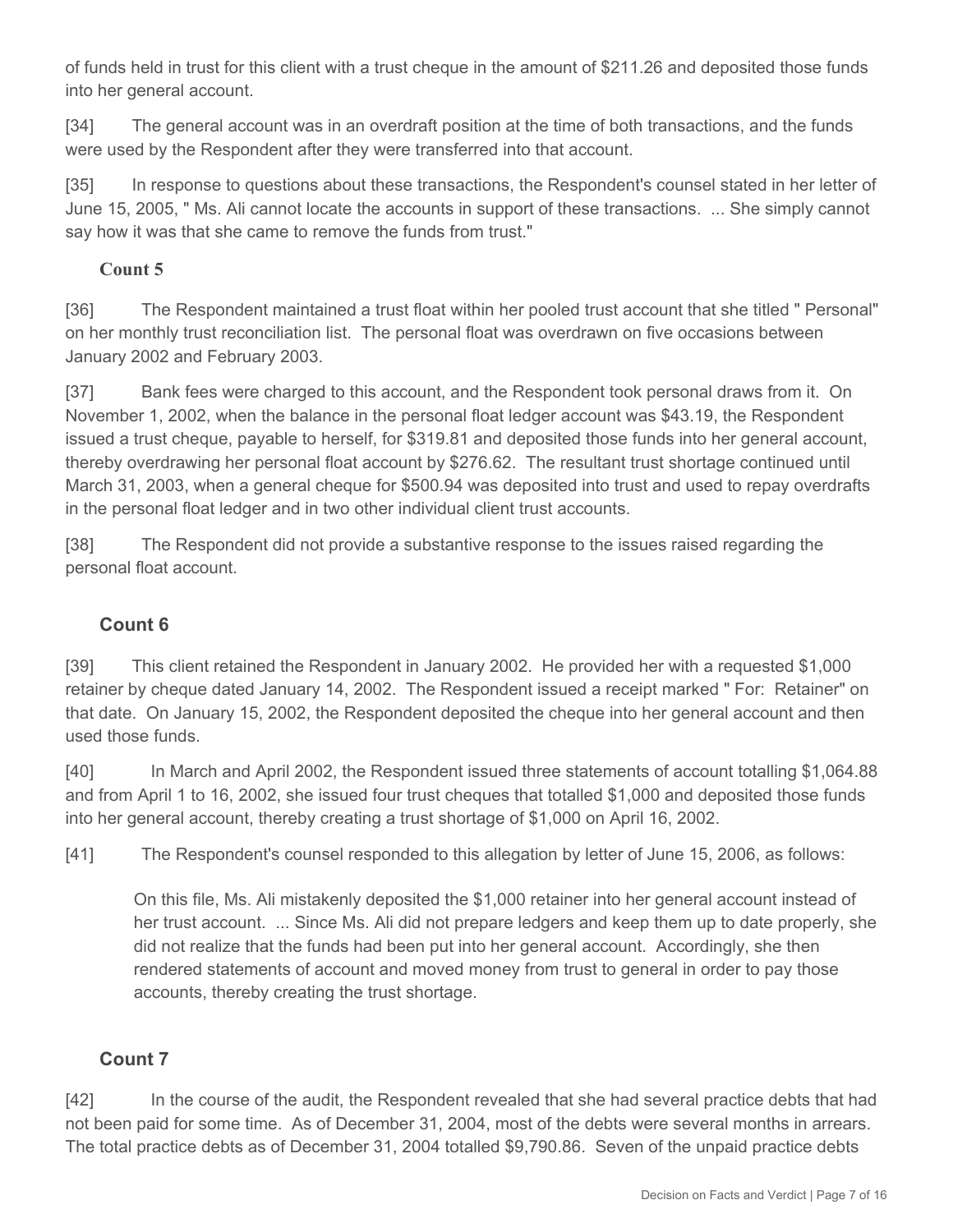had been outstanding since December 31, 2003.

## **Count 8**

[43] A reminder note from CRA dated July 15, 2004 indicated that the Respondent's GST return for 2003 had not yet been filed. The Respondent's accounting records indicated GST collected in 2003 was \$2,432.82, with input tax credits of \$1,392.05, with a net GST owing before penalties and interest of \$1,042.77. However, that amount may have been understated, as it appears that the Respondent had not recorded all statements of account in her records.

[44] The Statement of Arrears dated July 14, 2004 states that the Respondent's GST account was in arrears \$3,320.24, which included unremitted GST of \$2,649.97 for the years 2000, 2001 and 2002.

[45] The Respondent's then counsel advised on August 8, 2005 that the Respondent still owed \$4,174.99 for unpaid GST remittances, and still needed to file two years of returns. Her counsel indicated at that time that the Respondent was unable to satisfy her GST indebtedness.

# **Count 9**

[46] The Respondent failed to remit payroll withholding tax for a part-time employee from January and February 2003, in the amount of \$502.65, until January 2004.

[47] The auditor reported that, in her first meeting with the Respondent on December 23, 2003, the Respondent advised that she had remitted all payroll withholdings for 2003. On January 12, 2004, the Respondent wrote to CRA to advise that she had not forwarded the 2003 payroll withholdings and forwarded two post-dated cheques to cover the amount owing.

#### **Count 10**

[48] There were several examples where the Respondent deposited trust funds to her general account rather than to her trust account. With respect to client R.R., (Count 6) the failure to deposit the funds into trust led to the personal use of client trust funds by the Respondent and to a trust shortage for a number of months.

[49] There were also numerous examples of trust shortages with respect to client trust accounts that continued for months. The most egregious examples are described in the Audit Report and relate to clients J.M. (A1034), R.R. (A1078), detailed under Count 6, and F.P. (A1086).

[50] There were several examples of withdrawing fees when a bill had not been prepared. One was respecting the client S.W.C., detailed in Count 1, another was respecting client E.N., detailed in Count 3, and another was respecting client C.K., detailed in Count 4.

[51] The state of the Respondent's records resulted in the auditor concluding in January 2004 that she was unable to commence an audit because the Respondent did not maintain adequate trust account records. One of the results of the inadequate trust records was the obvious inability of the Respondent to keep accurate track of what funds were held to the credit of each client, and in some cases led to trust shortages and other accounting rule breaches. Counsel for the Respondent has suggested in response to the audit that all of the trust shortages were due to the numerous errors in the Respondent's accounting and that none of them were due to any intentional misdealing with respect to trust funds.

[52] The failure of the Respondent to keep adequate trust records led to other trust shortages, and it created a situation in which it was not possible for the Law Society to quickly audit her books and records to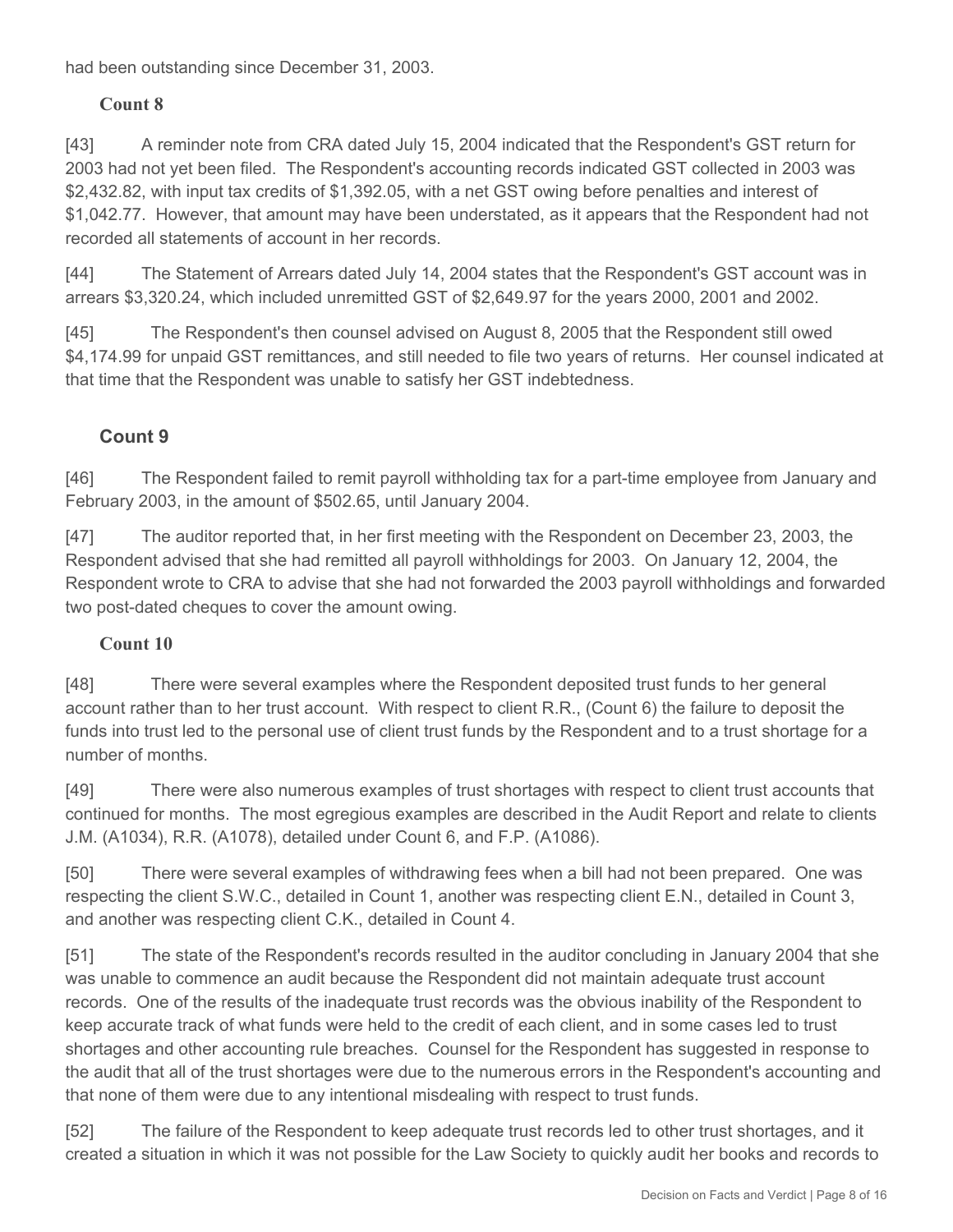determine the cause of each trust shortage. A complete reconstruction of the Respondent's trust records was necessary to determine what had occurred.

[53] The Respondent made some effort to correct her accounting deficiencies, starting in March 2004, but by the time of the final Audit Report in January 2005, the accounting records were still a long way from being complete or accurate.

[54] On at least three occasions, the Respondent did not immediately pay sufficient funds into trust to eliminate trust shortages. It appears from the trust reconciliations that the Respondent prepared herself, that she was aware of trust shortages relating to client J.M.'s account, and relating to client F.P.'s account. Those trust shortages were eventually cleared up after a number of months.

[55] It is noteworthy that, during the period that the trust shortages continued on those two files, the Respondent received payments from the clients toward outstanding accounts and deposited those funds into her general account rather than into trust to eliminate the shortages.

#### **Count 11**

[56] The Respondent became a non-practising member in 2006. There were still open complaints that required her response. One of those complaints was a complaint that she had failed to pay a default judgment against her that was obtained by the accounting firm that did her 2002 bookkeeping and prepared her Form 47 Accountant's Report for 2002. Letters mailed to her from the Professional Conduct Department of the Law Society were not answered. At that time, she was not represented by counsel with respect to that complaint.

#### **Count 12**

[57] Loren and Company did the Respondent's bookkeeping in 2002 and prepared her Form 47 Accountant's Report for 2002. They sent her an invoice in June 2003 for \$3,190.88. After several weeks, they started sending her regular reminders, left telephone messages that were not returned and eventually turned the matter over to collections. They filed a Notice of Claim in Small Claims Court and served it on the Respondent by leaving a copy at her office address with a receptionist, and moved to obtain Default Judgment in September, 2004. After obtaining the judgment, they sent a letter in January, 2005 requesting payment and enclosing the Default Order.

[58] During the course of the audit, Ms. Fairburn advised the Respondent about the Default Order. The Respondent claimed in January 2005 that she was not aware of it and was not aware that she had been served with anything.

[59] The Respondent's counsel advised the Law Society in her response of June 15 that the Respondent learned of the claim from Ms. Fairburn, and that the Respondent was " unable to pay the amount owed and hopes to be able to make arrangements to do so" and again on August 8, 2005 that the Respondent was " unable to satisfy the judgment, at present, owing to her financial circumstances."

[60] Loren and Company complained to the Law Society on August 16, 2005, that they had not received any contact from the Respondent about the Default Order or their request for payment.

[61] Ms. Ross of Loren and Company advised the Law Society on October 31, 2005, and in this hearing that the Respondent had contacted her by telephone that day and advised that she would be providing them with post-dated cheques to satisfy the judgment.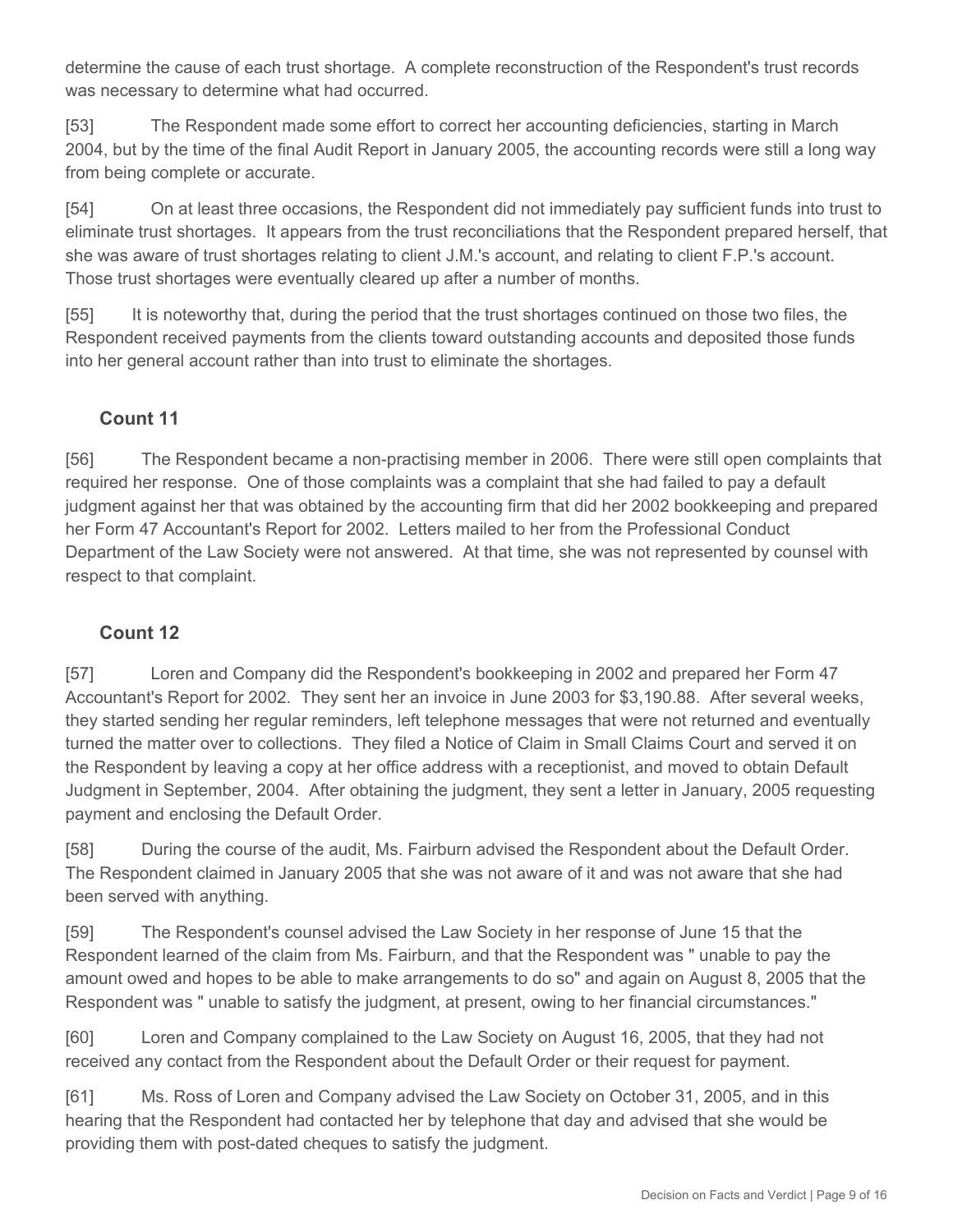[62] On December 2, 2005, Ms. Ross advised that they had not received any cheques from the Respondent. On January 6, 2006, Loren and Company received five post-dated cheques in the amount of \$200 each from the Respondent. The first three cheques cleared but the cheques dated May 15 and June 15, 2006 were returned for insufficient funds.

[63] Loren and Company have not had any further contact from the Respondent. The mail they sent to her office address was returned in July 2006, and they did not have a forwarding address.

[64] The letters sent from the Law Society to the Respondent in February and March 2006 requested that she provide a proposal for satisfying the judgment, as it was clear that the five post-dated cheques would not completely pay the debt.

# **Count 13**

[65] Ms. Ding is a C.G.A. who prepared the Respondent's Form 47 Accountant's Report for the years 2003 and 2004. She was paid for the 2003 report, but had trouble collecting for the 2004 report. She sent an invoice to the Respondent for \$802.50 on May 6, 2005.

[66] On September 26, 2005, the Respondent provided two cheques to pay the invoice. The second cheque for \$400 dated October 14, 2005, was returned due to insufficient funds. The Respondent sent a letter to Ms. Ding on December 13, 2005, with an enclosed cheque for \$420 dated December 28, 2005.

[67] Ms. Ding asked the Respondent in an e-mail on December 29, 2005, if she could deposit the cheque. The Respondent replied by e-mail asking her to wait two weeks. On January 17, 2006, Ms. Ding advised the Respondent by e-mail that she was going to deposit the cheque. The Respondent did not respond to the e-mail and Ms. Ding deposited the cheque. It was returned due to insufficient funds.

[68] Ms. Ding sent a message to the Respondent via e-mail on January 30, 2006, advising her that the cheque bounced and e-mailed her again on February 2, 2006, demanding a certified cheque. When she did not receive payment, she reported the Respondent to the Law Society.

[69] After a number of requests from Law Society staff for a response went unanswered, the Respondent finally responded on March 20, 2006, with a letter sent via e-mail, advising that " ... I acknowledge that I owe Ms. Ding \$440 for the balance payable for her services, however, I am still unable to satisfy this bill right now due to my very restricted financial situation. I expect to be able to satisfy this amount when I have obtained employment."

[70] In 2005, the Respondent was still practising under supervision, but in January 2006 she changed to non-practising status.

# **EVIDENTIARY BURDEN AND STANDARD OF PROOF**

[71] During the one and one-half days of hearing the Law Society led evidence from a number of witnesses. As noted, the Respondent did not appear and was not represented by counsel at the hearing.

[72] The Law Society bears the burden of proving the allegations contained in the amended Schedule to citation. The standard required is higher than the balance of probabilities but lower than the criminal law standard (see *Ewachniuk v. Law Society of British Columbia*, [2003] B.C.J. No. 823 (C.A.).

[73] In *Jory v. College of Physicians and Surgeons of British Columbia*, [1985] B.C.J. No. 320, Madam Justice McLachlin (as she then was) stated: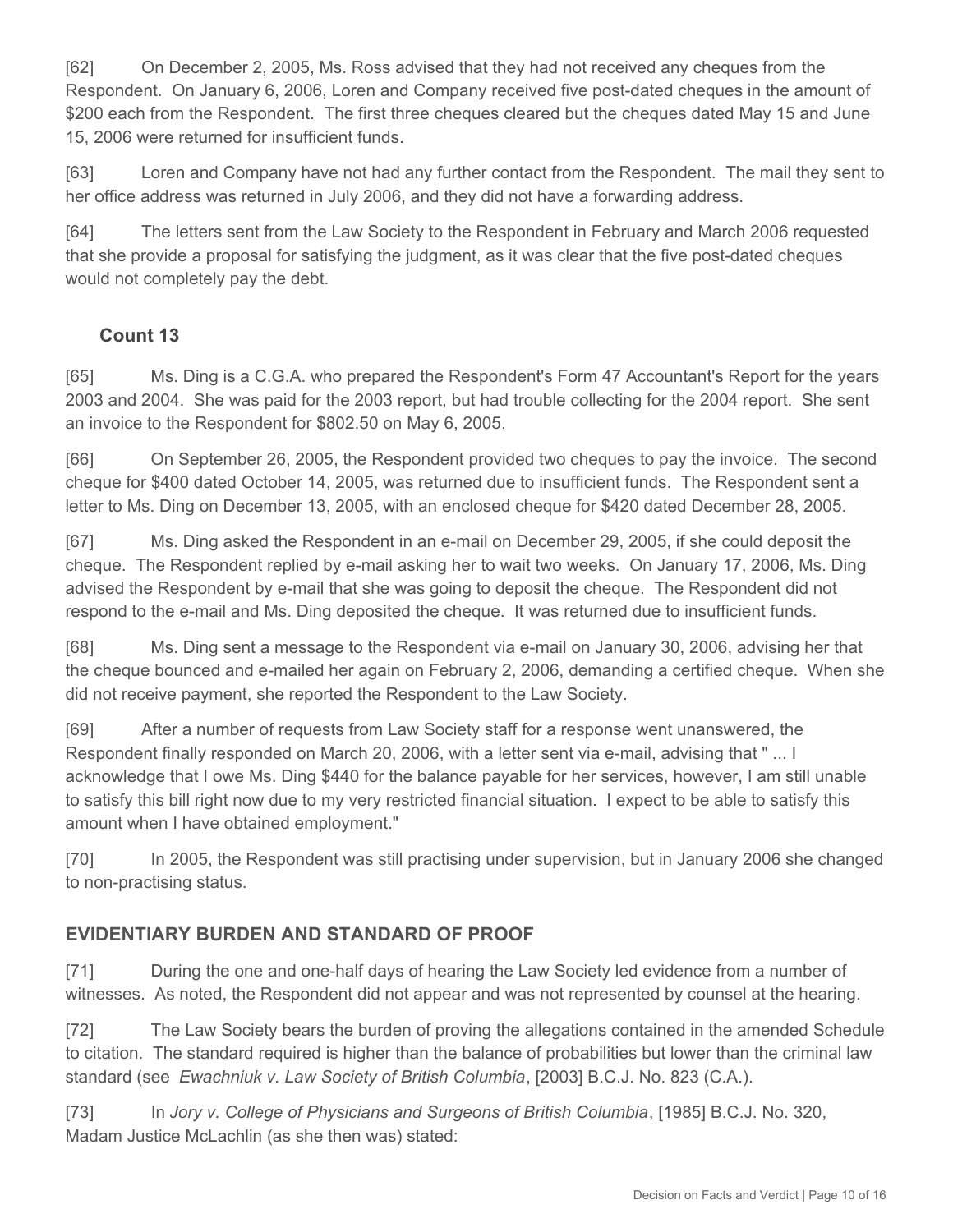The standard of proof required in cases such as this is high. It is not the criminal standard of proof beyond a reasonable doubt. But it is something more than a bare balance of probabilities. The authorities establish that the case against a professional person on a disciplinary hearing must be proved by a fair and reasonable preponderance of credible evidence . . . The evidence must be sufficiently cogent to make it safe to uphold the findings with all the consequences for the professional person's career and status in the community . . .

[74] The allegations against the Respondent are serious. As a result, the standard of proof must be closer to the criminal law standard but does not have to be beyond a reasonable doubt. That is, a finding of professional misconduct can be made, even if there is a reasonable doubt. As set out in *Law Society of BC v. Martin*, 2005 LSBC 16 at par 137(b);

The standard of proof is higher than the balance of probabilities but less than reasonable doubt. The standard is a civil standard but rises in direct proportion to the gravity of the allegation and the seriousness of the consequences.

[75] As a result of the Respondent choosing not to appear at the hearing, the only explanations before the Panel were those provided either directly by the Respondent, whether in writing or in statements made to Law Society staff, or through her counsel. Notwithstanding the lack of an opportunity for the Respondent to be cross-examined, the Panel has scrutinized her explanations carefully and considered what weight to give them, particularly where they are not supported by or are contradicted by the other evidence that is available.

[76] The test for a finding of professional misconduct was considered in *Martin* (supra) where the Panel provided a thorough analysis of the issue of what constitutes professional misconduct and concluded as follows:

[150] " Professional Misconduct" is not defined in the *Legal Profession Act*. The leading case concerning the test to be met to support such a finding is found in *Re: Hops*, a decision of the Benchers on review, where it was held:

*" From the legislated development, the definitions set out above from Oxford and the decisions of the Benchers, it can only be concluded that the Benchers have recently determined it to be appropriate to broaden the scope of professional misconduct in order to more closely regulate the activities of its members. These developments also allow less draconian punishments from those which were available when the standard of disgraceful or dishonourable conduct was required for a finding of professional misconduct. If the standard for professional misconduct still requires " disgraceful" or " dishonourable" conduct, the Benchers have lowered the level of impropriety to attract the descriptions."* 

And later:

*" It is clear that conduct matching these descriptive adjectives is no longer required for a finding of misconduct" .* 

[170] The Panel finds that the real issue is not whether the behaviour complained of can be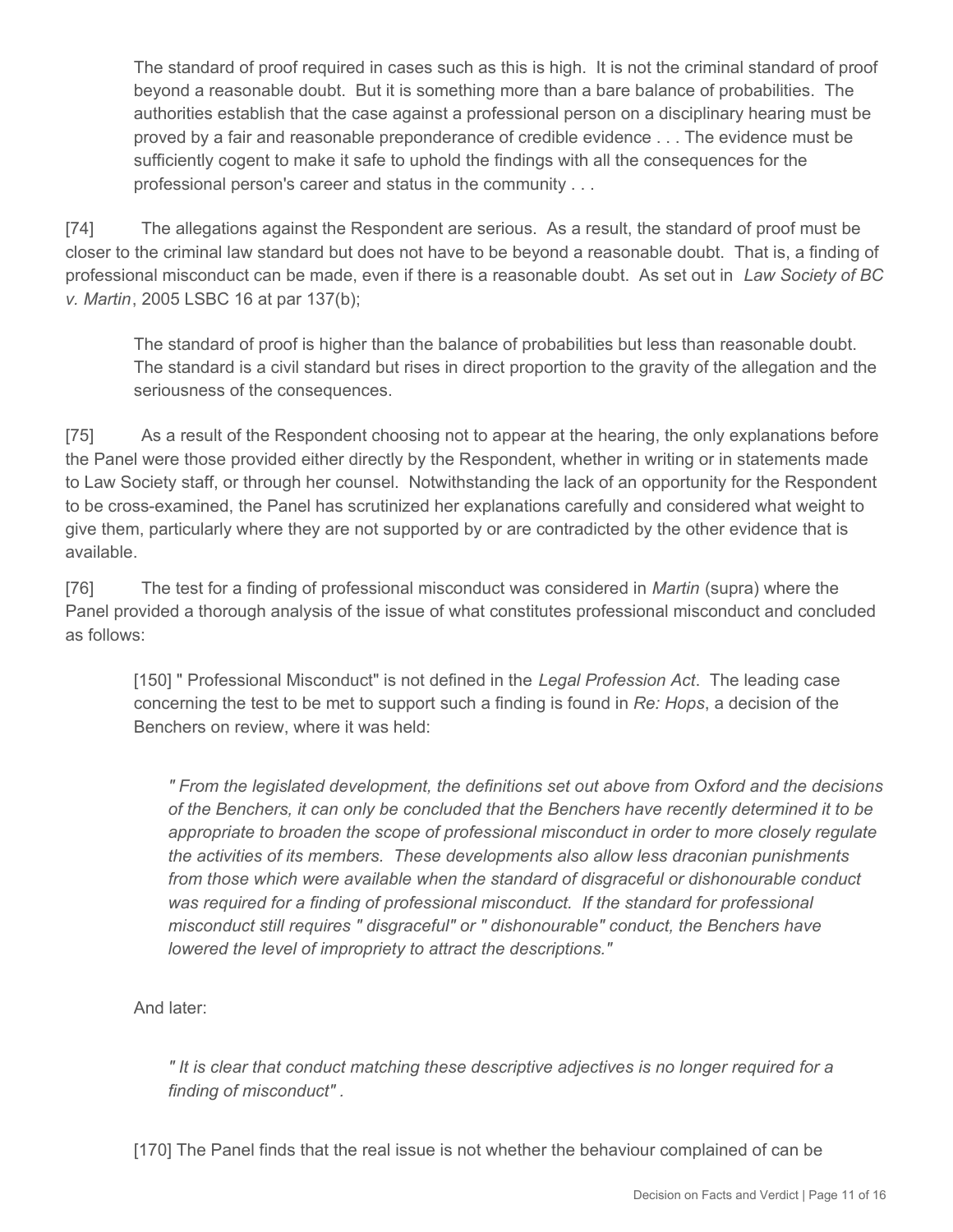described as a single act, or a series of acts, and whether it is labelled as gross negligence or not.

[171] The test that this Panel finds is appropriate is whether the facts as made out disclose a marked departure from that conduct the Law Society expects of its members; if so, it is professional misconduct.

[77] We accept this test.

#### **Verdict**

[78] The Schedule to the citation alleges in counts 1 through 6 that the Respondent misappropriated trust funds from her clients.

[79] Misappropriation is defined in *Black's Law Dictionary*, 6th Edition as follows:

The unauthorized, improper, or unlawful use of funds or other property for purposes other than that for which intended. Misappropriation of a client's funds is any unauthorized use of clients funds entrusted to an attorney, including not only stealing but also unauthorized temporary use for lawyer's own purpose, whether or not he derives any personal gain or benefit therefrom . . .

[80] In *Law Society of BC v. Andres-Auger*, Hearing Report: Findings of Fact dated January 14, 1994, misappropriation was explained as follows:

Webster's definition of " appropriate" includes " often without permission or legal right" indicating that " misappropriation" must involve something more than mere " lack of right" . A finding of " misappropriation" is a factual finding only and it is only after submissions are received on verdict that it can be determined that any found " misappropriation" leads or does not lead to a finding of " professional misconduct" , " conduct unbecoming a Member" or a finding of " incompetence" . A factual finding of misappropriation will not always lead to all or any such verdicts in every case.

 " Misappropriation" or " wrongfully converting money" at least requires proof of the appropriation being wrongful, and means more than merely receiving money to which you are not entitled. There must be some mental element amounting to wrong doing. This need not be the equivalent of criminal conduct such as dishonesty or fraud. Incompetence or some degree of carelessness may be all that is necessary. It will in every case depend upon the circumstances.

[81] In assessing Counts 1 to 6 we take into account the overall series of transactions on the various files and examine each count in light of the pattern shown by them.

[82] On Count 1 we find that the Respondent rendered an account for \$315.86 to S.W.S., \$200 of which was paid from trust. She requested payment of the balance of \$115.86 plus a further retainer of \$200. Her action in taking the cheque for \$315.86 when received, depositing it to trust and then writing a trust cheque for the full amount to her personal account (when her personal account was in a slightly negative balance (\$0.21) on March 1, 2004) and then using these funds, reducing the personal account to \$8.71 leads us to the conclusion that she used trust funds for her personal purposes. The writing of the cheque for \$315.86 reduced the trust account to a zero balance. On March 22, 2004, she wrote a cheque from trust to the client refunding the \$200 retainer and on March 24, 2004, deposited \$200 to trust to cover that cheque.

[83] The only explanation given is in a letter dated June 15, 2006 from her counsel that she assumed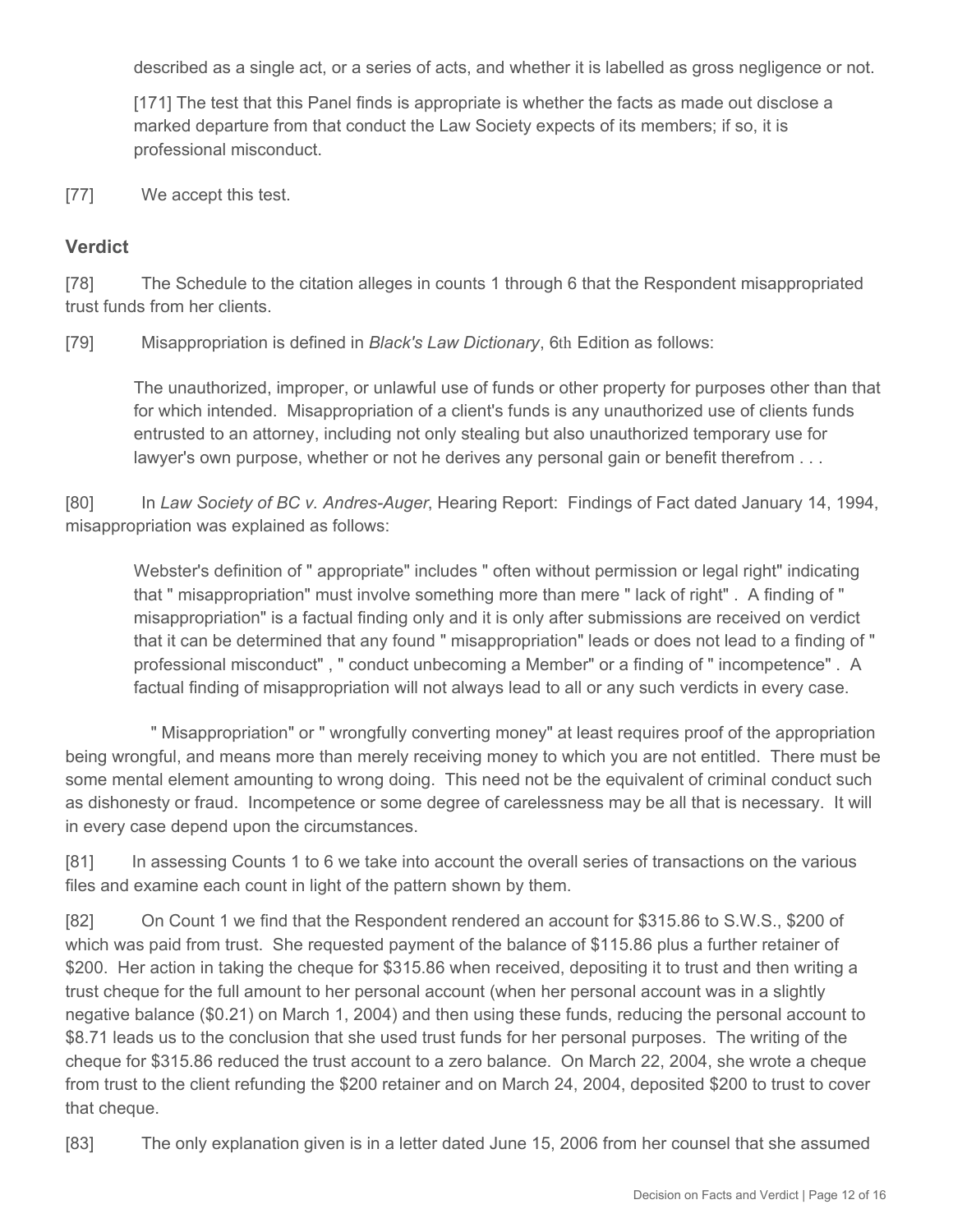the payment of \$315.86 was in payment of the account, not realizing that she had already been paid \$200 of it.

[84] Given the Respondent prepared the account, paid it in part from trust, requested payment of the balance, requested a further retainer and required funds in her personal account, we find that her explanation is not credible, and we further find that the taking of the funds was deliberate.

[85] On Count 2 we find that the settlement funds of \$5000 for client B.C. were placed in trust and the Respondent rendered an account for \$3,212.83 for fees and disbursements. The balance should have been paid to the client's trustee in bankruptcy. Instead, the whole \$5,000 was transferred to the Respondent's general account.

[86] The Respondent subsequently attempted to pay the trustee in bankruptcy with three different cheques, each of which was drawn on her general account, and each of which was dishounoured due to lack of funds in the general account. A review of the general account statements clearly shows the Respondent did not retain sufficient funds in her general account to cover what was owed to the trustee in bankruptcy and which should have been paid from trust.

[87] We are satisfied that the Respondent used those trust funds for personal purposes. In light of the pattern of use of her trust account, we do not accept that this was simply a mistake on her part.

[88] With respect to Count 3, we find that client E.N provided a retainer to the Respondent in the sum of \$500 in March 2003. The money remained in trust until February 20, 2004, when the Respondent transferred \$300 into her general account. The Respondent did no work for the client and the client at some point in February or March 2004, asked for the return of the funds. The Respondent wrote a general cheque to the client on March 12, 2004, and provided it to the client that day.

[89] We find that the Respondent removed the funds from trust without authority and had the use of those funds for several weeks. The general account during that time was in a constant state of overdraft and the Respondent did not always have the funds available to provide them to the client, had the client requested them.

[90] The Respondent acknowledges that the funds were removed from trust without authority but states that it was a mistake. However, as the Respondent had done no work for the client and given her pattern of the use of trust funds generally, we find that the Respondent deliberately used the trust funds to which she was not entitled for her own purposes.

[91] With respect to Count 4 the Respondent requested a retainer of \$2,000 from her client C.K. On February 28, 2003 she received a retainer of \$1,216.82, which was deposited to trust. On March 3, 2003, the Respondent issued an account for \$745.19 for fees and disbursements and on the same day issued a trust cheque for that amount and deposited it to her general account. The account was dated March 4, 2003 and shows \$471.63 remaining in trust, which was not true given that on March 4, 2003 the Respondent wrote another trust cheque in the sum of \$471.63, being the balance of the funds in trust, and deposited the funds into her general account. No statement of account was issued for the remainder of those funds.

[92] On March 11, 2003 the Respondent received a further \$783.18 retainer from the client. On March 14, 2003 she issued a statement of account for \$571.92, issued a trust cheque and deposited the funds to her general account. On March 19, 2003, without issuing a statement of account, she removed the balance of funds in trust (\$211.26) by a trust cheque and deposited the funds to her general account.

[93] A review of the general account statements for March, 2003 reveal that it was in overdraft position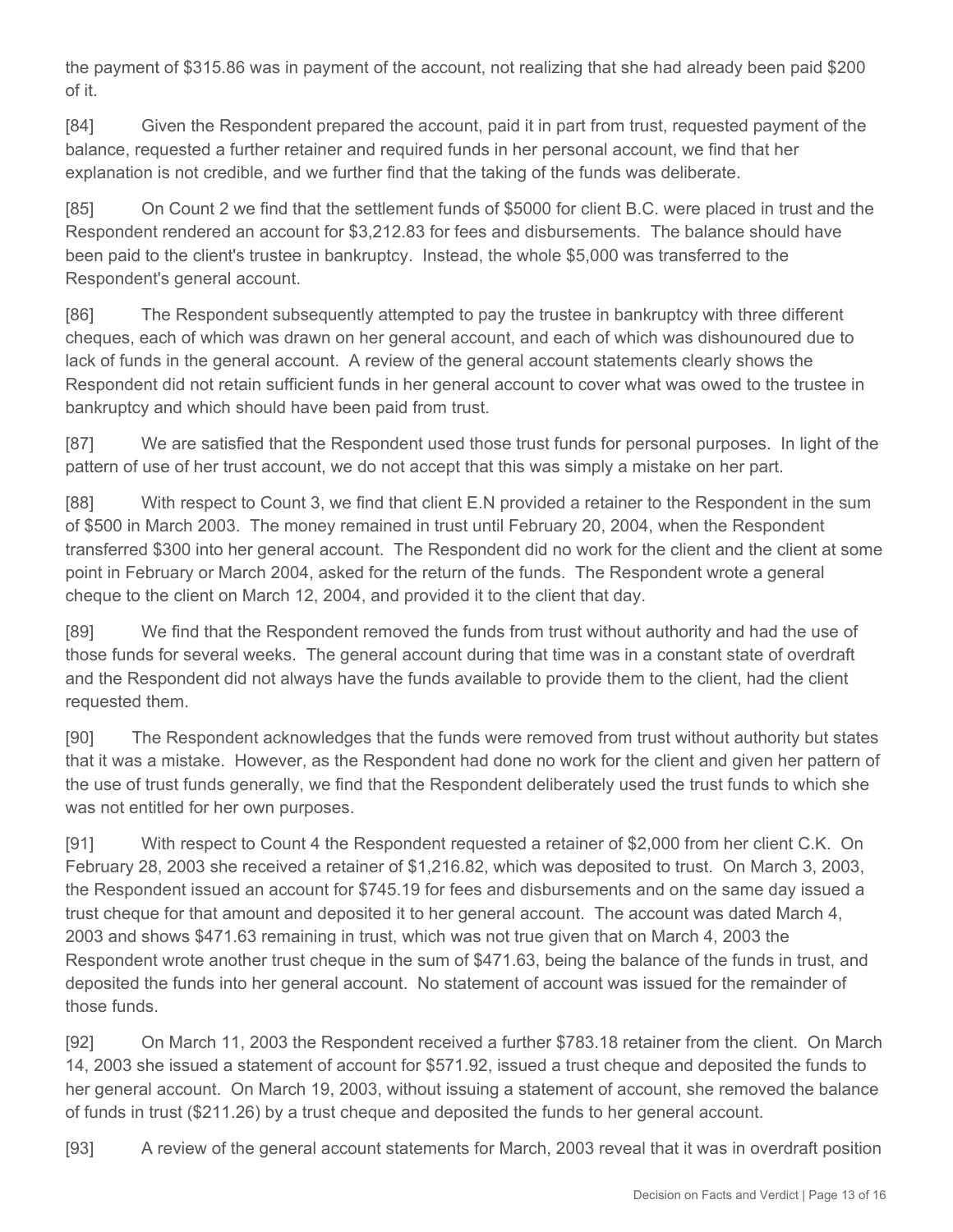at the time of the two above transactions (March 4 and 19, 2003) and that the funds were used by the Respondent after they were transferred into the account.

[94] The Respondent's counsel advised that " Ms. Ali cannot locate the accounts in support of those transactions. ... She simply cannot say how it was that she came to remove the funds from trust."

[95] The bill of March 14, 2003 clearly stated that \$471.63 remained in trust, yet on March 4, 2003 the Respondent had transferred those funds to her general account.

[96] We find that the pattern of taking the funds on the two occasions without rendering an account, given the short time period involved and the lack of funds in the general account, along with the lack of an explanation, indicate the deliberate misappropriation of those funds.

[97] Count 5 relates to a trust float maintained by the Respondent within her pooled trust account. This personal float was overdrawn on five occasions between January 2002 and February 2003. This occurred as a result of the Respondent issuing a trust cheque payable to herself on November 1, 2002, causing a trust shortage, which remained until March 31, 2003. The Respondent provided no substantive response to the issue raised concerning the personal float account.

[98] We find that the Respondent misappropriated trust funds from the pooled trust account for her personal purposes.

[99] With respect to Count 6 we find that the client R.R. provided a retainer of \$1,000. The Respondent issued a receipt marked " retainer" but deposited the cheque to her general account. She then issued three statements of account totalling \$1,064.88 and she issued four trust cheques totalling \$1,000 and deposited those funds into her general account, thereby creating a trust shortage of \$1,000.

[100] The Respondent's explanation was that, since she did not prepare ledgers and keep them up to date, she did not realize that the funds were in her general account, not her trust account. Of note is that at the time the \$1,000 was placed in the general account it was overdrawn by \$1,126.05 and a number of transactions occurred that day which depleted the funds.

[101] This Panel finds that the Respondent misappropriated trust funds for her personal purposes.

[102] With respect to Counts 7 to 13, based on the findings of fact set out earlier we are satisfied that the rule breaches set out in each Count are proven.

[103] The Respondent, through her counsel's letter of June 15, 2005, stated that " her practice was so small that she thought it was possible to keep the records straight even in her memory," and in her letter of August 8, 2005 her counsel stated that " Ms. Ali felt that her financial dealings with clients were simple enough that she could keep track of them by memory, and without written records. She recognizes that she ought to have maintained a ledger card. This process has brought home to Ms. Ali the need to pay scrupulous attention to accounting matters. It has also demonstrated to her that her record keeping system was entirely inadequate, a fact that she did not appreciate at the relevant time."

# **Analysis**

[104] A fundamental principle that governs the conduct of lawyers is that trust funds are sacrosanct. The Respondent has breached that principle repeatedly and over a significant period of time. The fact that the amounts involved were relatively small is irrelevant.

[105] The Respondent's conduct, whether deliberate or a matter of incompetence or negligence, is so gross as to prove a sufficient mental element of wrongdoing. The Respondent has shown a remarkable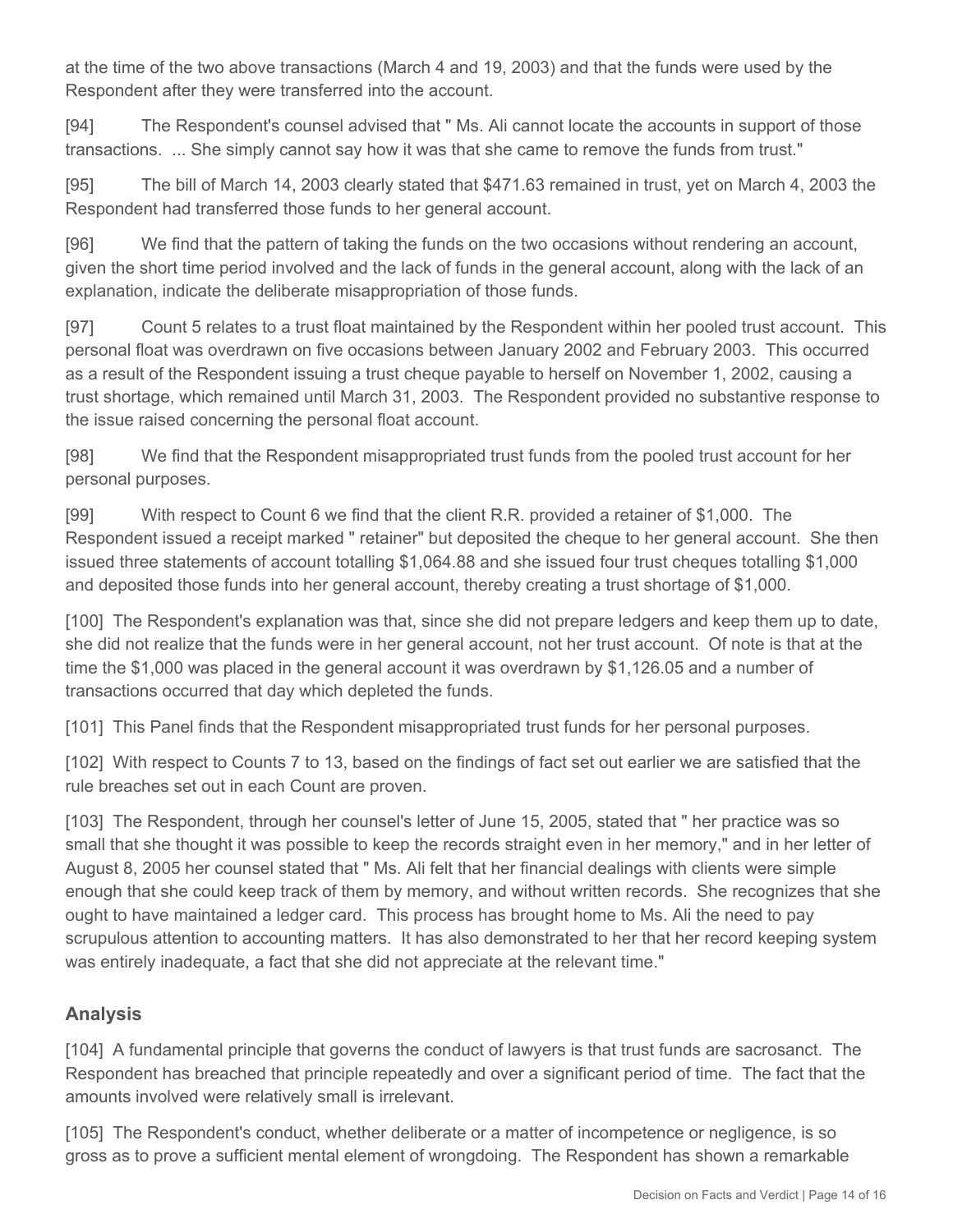disregard and lack of attention to her obligations.

[106] The Panel in *Andres-Auger* (supra) stated:

The taking of a client's money by a lawyer and placing it into that lawyer's own account is always and must be a conscious, considered and memorable event which that lawyer puts her mind to carefully before doing. This Member's overall conduct revealed, as it is, in a large percentage of her few active files at that time, demonstrates an unacceptable degree of inattention, even wilful neglect of her trust obligations.

[107] The Respondent had a very small practice. There is no reasonable explanation for her failures to properly deal with her trust account and trust funds. We find that the Respondent has, by the conduct described in each of Counts 1 to 6, misappropriated client trust funds and professionally misconduct herself. We also find that her failure to pay practice debts, as set out in Counts 7 and 13 and her personal use of funds held for payment of GST, PST and employee income tax, as set out in Counts 8 and 9 exhibited a disregard for her professional obligations, amounting, in all the circumstances, to professional misconduct. We find as well, that the pattern of conduct reflected in the failure of the Respondent to keep adequate trust records as described in Count 10, her failure to respond to the Law Society as described in Count 11 and her conduct relating to a monetary judgment described in Count 12 was professional misconduct, as well as being a breach of the Law Society Rules. Her failure to keep adequate records led to other trust shortages and created a situation in which it was not possible for the Law Society to quickly audit her books and records to determine the cause of each trust shortage. A complete reconstruction of the Respondent's trust records was necessary to determine what had occurred.

2007 LSBC 33 Corrigendum issued: June 14, 2007 Decision issued: April 11, 2007

Citation issued: January 9, 2006

The Law Society of British Columbia

In the matter of the *Legal Profession Act*, SBC 1998, c.9

and a hearing concerning

#### **SABRINA ALI**

#### Respondent

#### CORRIGENDUM

Panel: David M. Renwick, Q.C., Chair, Brian J. Wallace, Q.C., Robert D. Punnett

Counsel for the Law Society: Brian McKinley No-one appearing on behalf of the Respondent

[1] The Panel makes the following correction to the report on Facts and Verdict, issued April 11, 2007, by revising paragraph [107] as follows: